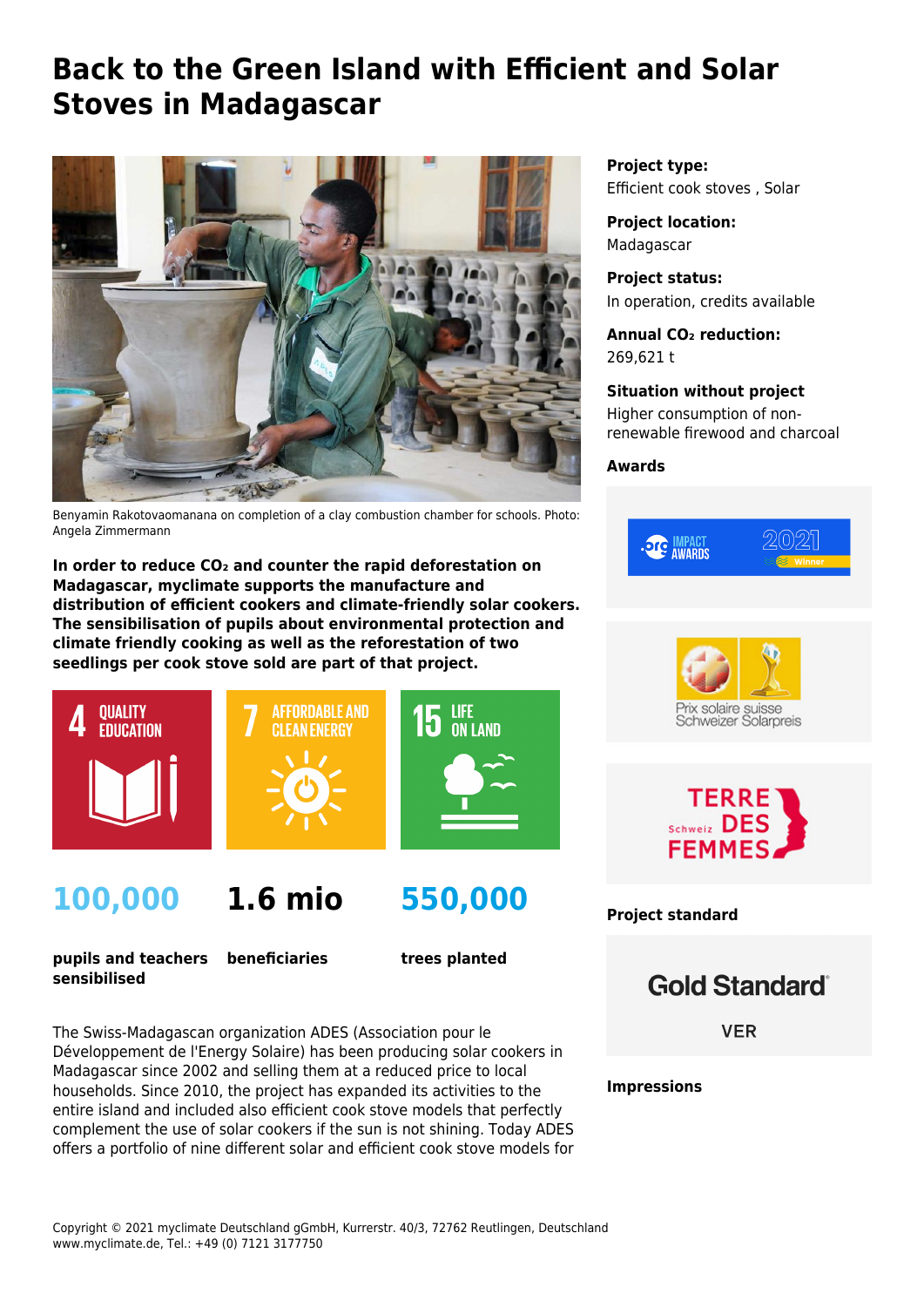households as well as for institutional and commercial clients such as schools, children's homes and hospitals. The project operates stove production and distribution centres all over the island to serve customers all over Madagascar. Meanwhile, three camions are on the road as mobile promotions and information centres in predominantly rural areas in northern Madagascar. The remote Sava Region in the north of Madagascar has also been supplied since 2021. It is known as a global centre for the cultivation of vanilla. Since transportation to the region by land is very difficult, the stoves are transported from Tamatave to Antalaha and Vohémar by sea and from there distributed within the region using one of three lorries.

#### **Today, we learned how a forest is created, and what kinds of plants and animals live in our forests. It was exciting and I would like to learn a lot more.**

#### **Nomenjanahary Faravavy, a pupil in year six in Besinjaky**

ADES is currently setting up various events to increase the population's awareness of environmental and health protection, eating healthily and fuel-efficient cooking. With an innovative environmental education programme, ADES is bringing school children and their teachers closer to their native flora and fauna and motivating them to act in an environmentally friendly way.

The climate-friendly cookers save up to 50 per cent of charcoal or firewood consumption resulting in valuable monetary savings for the household's budget or time savings and less frequent gathering of firewood. Especially women and children benefit from the zero-emission solar cookers or cleaner combustion of efficient cookers due to less exposure to smoke during cooking. The dissemination of efficient and solar cook stoves is an effective means to combat the quickly advancing deforestation in Madagascar and to reduce CO<sub>2</sub> emissions from the use of non-renewable biomass. Additionaly, ADES finances two trees for reforestation each time a cook stove gets sold.

### **I have planted more than 6000 trees in the last five years. I am proud of that.**

### **Rasoha, Samovo local association (partner NGO Voiala)**

The solar cookers are ideal to prepare traditional Madagascan food such as rice, corn, manioc, meat soup or chicken. However, this new way of cooking requires a change of cooking habits. For this ADES carries out special training and awareness building programmes to ensure appropriate and convenient use of the solar cooking technology.

Since 2017, biomass briquettes instead of firewood get used for firing the kilns. These so called artemisia briquettes are one meter long, weigh 10 kilograms and are made of the remaining biomass of the production process of antimalarial drugs. Together with the introduction of a semiindustrial production, the energy efficient cook stoves can not only be produced more climate friendly, but also in a more efficient way and in a better quality.



Reforestation in the south of the country: Seedlings need to be watered for three years. Photo: ADES/myclimate



Different types of locally produced stove modells are available. Photo: ADES



«We use less charcoal than before.» Luc Rado Rabotoson, project employee, with his wife Eléonore and daughter Alicia. Photo: Angela Zimmermann



Resellers like Francine have an income thanks to reselling the energy efficient cook stoves. Photo: Angela Zimmermann